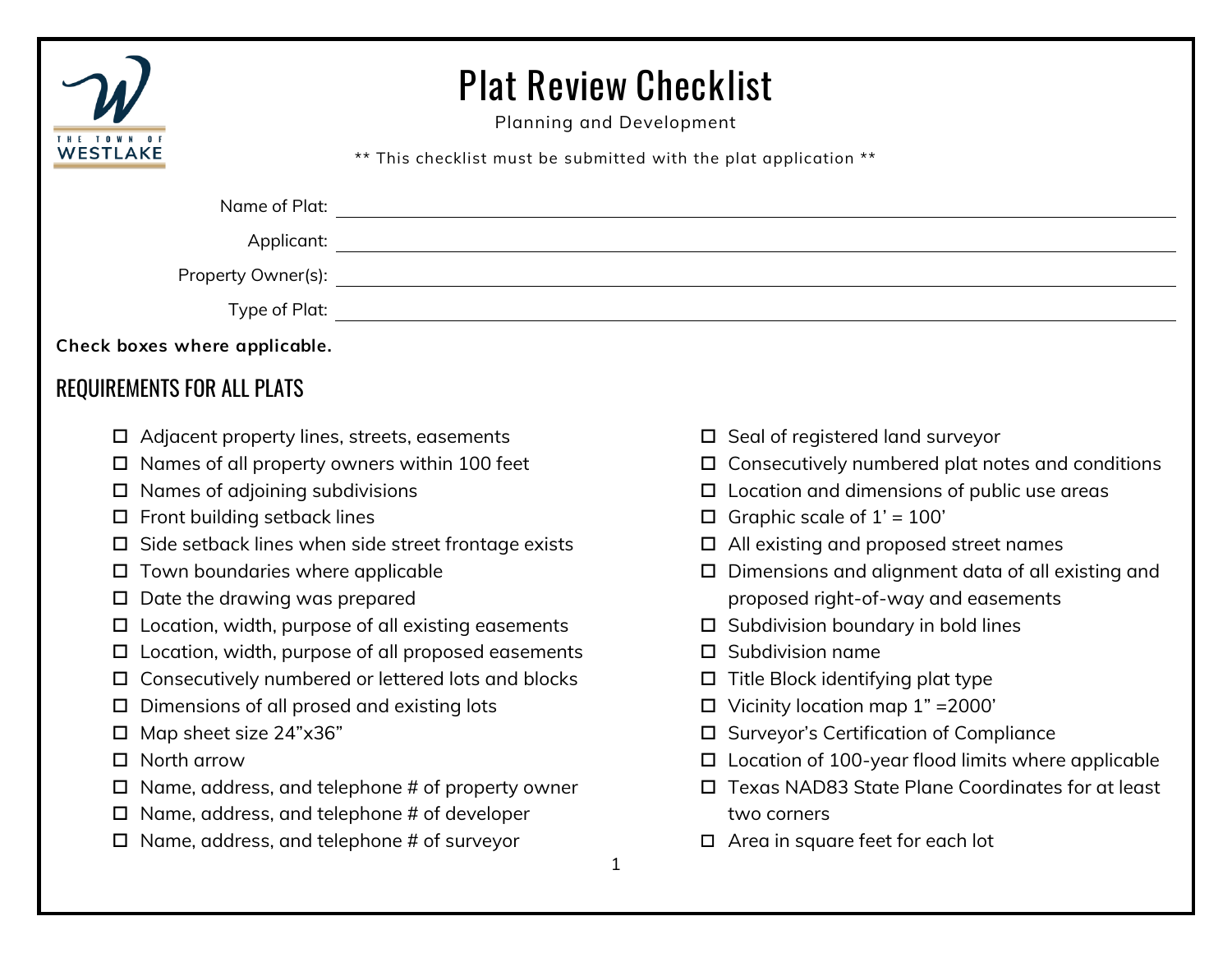

## Plat Review Checklist

Planning and Development

\*\* This checklist must be submitted with the plat application \*\*

### PRELIMINARY SITE EVALUATION REQUIREMENTS

- □ Preliminary Plat Application
- Preliminary Plat Drawing (.pdf / .shp / .dwg)
- □ Preliminary Drainage Analysis
- □ Preliminary Water, Sewer and Duct Bank Layout
- □ Trip Generation Data Form
- $\square$  Location and dimensions of existing structures
- Location of all existing water, sewer and storm drain lines and other utilities

### FINAL PLAT REQUIREMENTS

- □ Final Plat Application
- Final Plat Drawing (.pdf / .shp / .dwg)
- D Drainage Study
- Final Construction Plans
- □ Taxes and Liens Paid Certificates
- $\square$  Legal description of property in Dedication **Certificate**
- $\square$  Show all physical features including topography with contours
- $\square$  Show proposed phasing plan, if applicable
- □ Zoning classification of all properties shown on the Plat
- □ Planning & Zoning Certificate of Approval
- □ Town Council Approval Certificate

- □ Texas NAD83 State Plane Coordinates for at least two corners
- $\Box$  Area in square feet for each lot
- □ Planning & Zoning Certificate of Approval
- □ Town Council Approval Certificate
- $\square$  Note to indicate Cabinet and Slide of filed plat
- Dedication Certificate
- $\Box$  Printout of property boundary closure confirmation